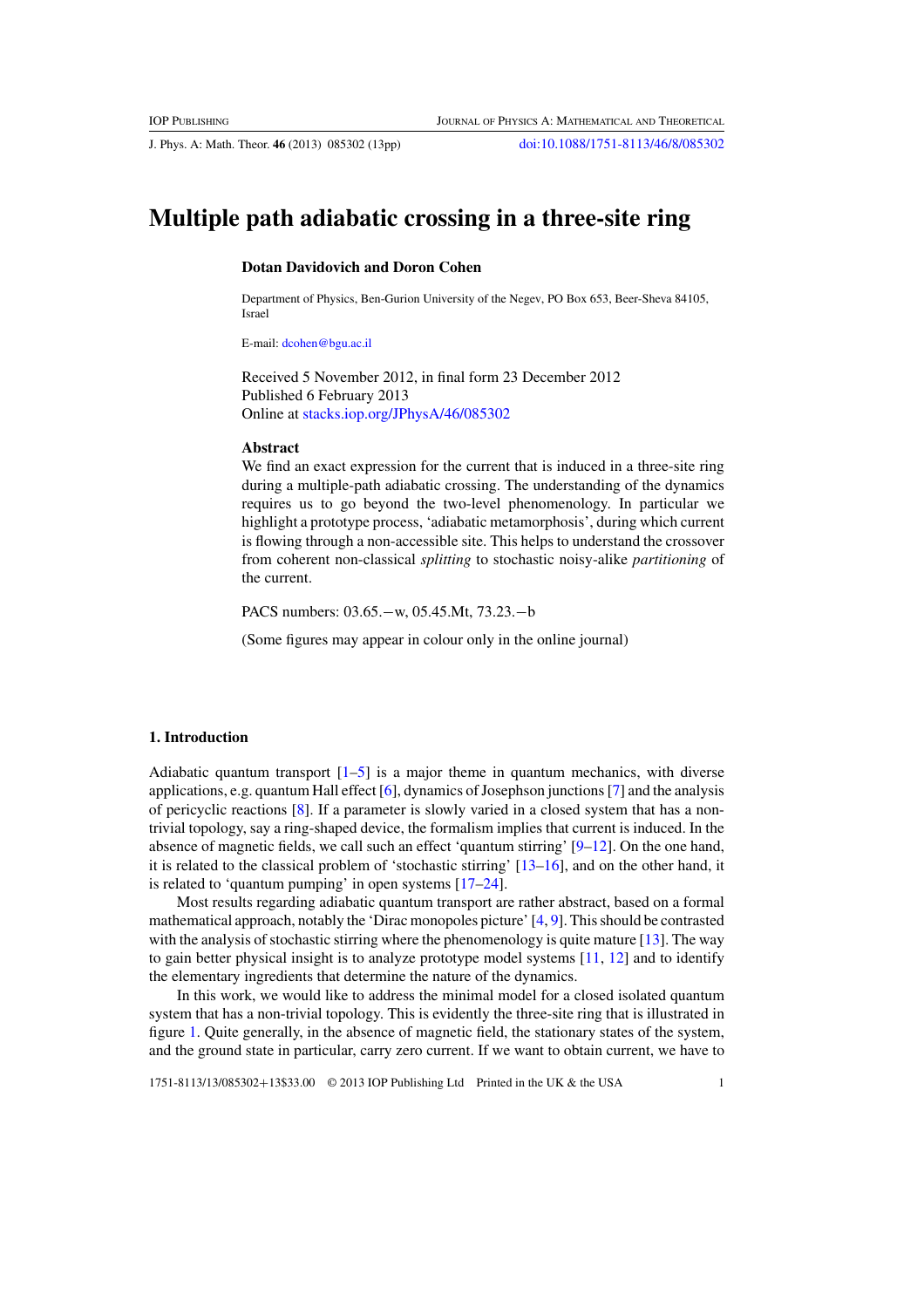<span id="page-1-0"></span>

**Figure 1.** Two-site and three-site toy models for transport. A particle is initially positioned at the left site  $|0\rangle$ , called 'dot'. The dot has a potential energy  $u$  that can be controlled externally. As  $u$ is varied adiabatically from  $-\infty$  to  $+\infty$ , currents are induced in the bonds, and the particle ends up at the right sites. In the case of a three-site system, it is a multiple-path transition through the  $0 \rightarrow 1$  and  $0 \rightarrow 2$  bonds to the lower level of the 'wire'.

drive the system by varying a parameter  $u$  in time. In the adiabatic limit, the current is given by the following formula:

$$
\langle \mathcal{I} \rangle = G(u(t))\dot{u},\tag{1}
$$

where  $G(u)$  is the geometric conductance

$$
G(u) = 2\mathrm{Im}\left[\left\langle \frac{\partial}{\partial \phi} \Psi \middle| \frac{\partial}{\partial u} \Psi \right\rangle \right]_{\phi=0}.
$$
 (2)

In the above formula,  $\Psi$  is the adiabatic ground state that depends on the parameter  $u$ , and on an auxiliary test flux  $\phi$  through the bond of interest.

Specifically, we want to consider the following scenario, which we call 'multiple path adiabatic crossing'. Assume that a particle is placed in the 0th site, which we call 'dot'. The potential of the dot is raised slowly from  $u = -\infty$  to  $u = +\infty$ . As a result the particle is adiabatically transferred from the dot to the other two sites. These two sites ('1' and '2') can be regarded as a two-orbital entity that we call 'wire'. At the end of the process, the particle will be found in the lower energy level of the wire. We ask what is the current through the first bond  $(0 \rightarrow 1)$ . Equivalently, we can characterize the transport by the integrated current

$$
Q(u) = \int_{-\infty}^{u} G(u') du'.
$$
 (3)

In particular, we define  $Q \equiv Q(\infty)$ . If we had single-path geometry obviously the result for the latter would be  $Q = 1$ , reflecting 100% transition probability. But we are dealing here with a multiple path geometry.

At this point, it is important to emphasize that if we were dealing with a stochastic process the current would be *partitioned* between the paths, hence  $|Q| < 1$ . But the essence of 'quantum stirring' is the observation that during the driving process a circulating current is induced. Due to this circulation, the integrated current can be *any* number.

The above recipe equation  $(2)$  for calculating adiabatic currents is well known from the works on adiabatic transport, but its physical implications have not been fully recognized. In fact, the original interest in this model has been motivated by a wrong assertion that 'adiabatic pumping' in a closed system has to be quantized [\[27\]](#page-12-0). The fallacy of this statement has been illuminated using the 'Dirac monopoles picture' [\[9\]](#page-11-0) and later using a two-level 'splitting ratio' phenomenology [\[12,](#page-11-0) [28](#page-12-0)]. The exact solution of the three-site ring has been considered as well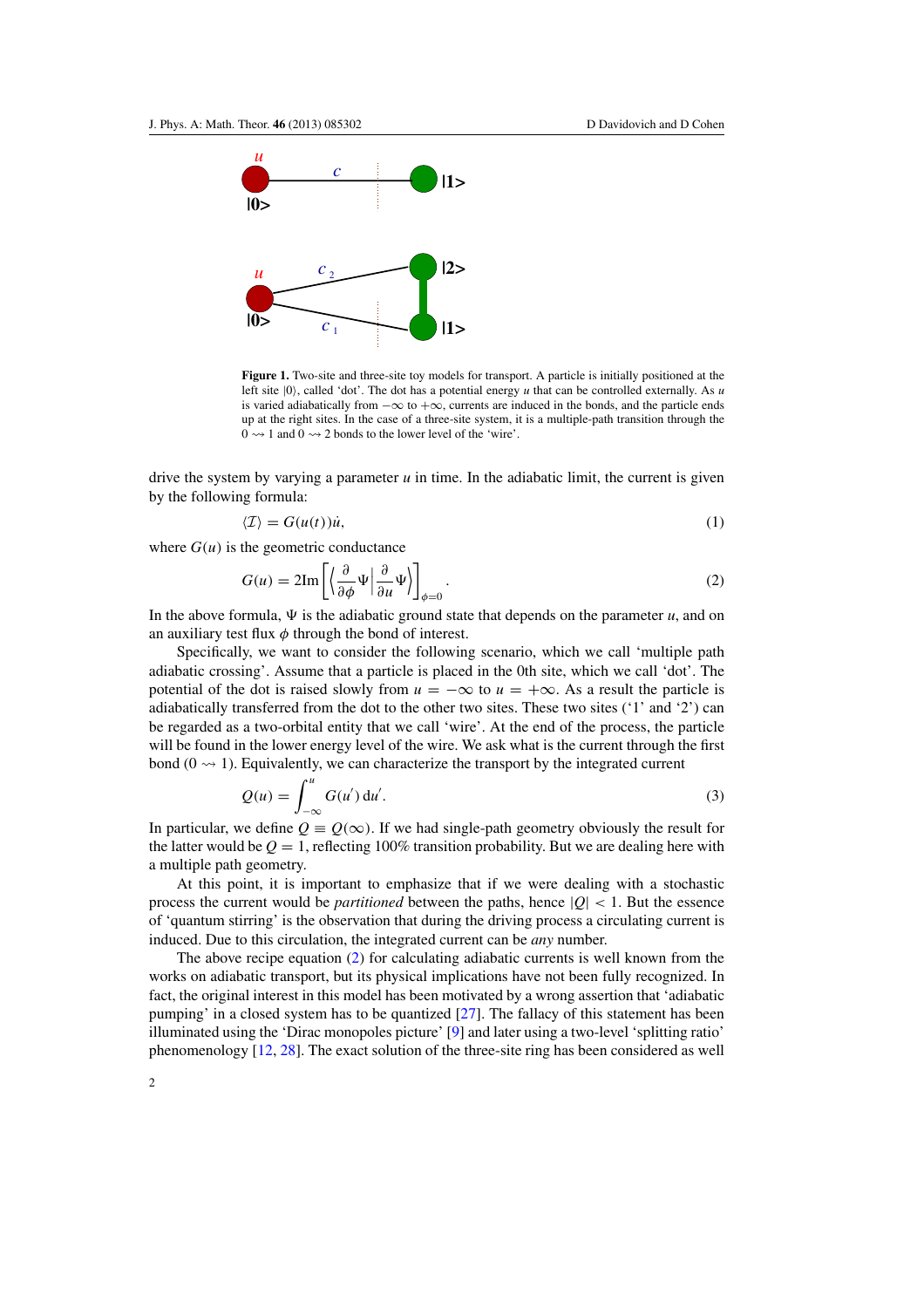<span id="page-2-0"></span>[\[9](#page-11-0)], to establish that *Q* of a closed driving cycle can have any value. However, the full solution of the multiple-path adiabatic crossing has not been explored. In particular, it has remained vague whether to go beyond the two-level approximation is of any physical significance.

*Outline.*–We first derive an exact expression for  $Q(u)$ . This is quite straightforward, but as usual the exact expression is not very illuminating physically. We therefore try to derive approximations that are based on a two-level phenomenology. Then we realize that there are different regimes depending on the ratio between the inter dot-wire and the intra-wire couplings. In particular, we find a regime where the crossing process involves an 'adiabatic metamorphosis' stage, during which current is flowing through the energetically non-accessible dot.

### **2.** *G(u)* **for a two-site system**

We start with the analysis of a single-path crossing in a two-site system. The Hamiltonian and the associated current operator are

$$
\mathcal{H} \mapsto \begin{pmatrix} u(t) & C^* \\ C & u_c \end{pmatrix}, \qquad \mathcal{I} \mapsto \lambda \begin{pmatrix} 0 & iC^* \\ -iC & 0 \end{pmatrix}, \tag{4}
$$

where  $u(t)$  is the potential of the dot,  $u_c$  is the level that is crossed and *C* is the dot-level coupling. The extra parameter  $\lambda = 1$  is reserved for later. Without loss of generality, we assume *C* to be real and positive  $C > 0$ . For the purpose of defining the current operator  $\mathcal{I} \equiv -\partial \mathcal{H}/\partial \phi$ , and later using equation [\(2\)](#page-1-0), one should substitute  $C \mapsto Ce^{i\phi}$ .

For a given value of *u* the energy of the adiabatic ground state is

$$
E(u) = \frac{1}{2}[(u + u_c) - \sqrt{4C^2 + (u - u_c)^2}].
$$
\n(5)

The corresponding eigenstate is

$$
|\Psi\rangle \mapsto \frac{1}{\sqrt{S}} \begin{pmatrix} E - u_c \\ C e^{i\phi} \end{pmatrix} \tag{6}
$$

where the normalization factor for zero flux is

$$
S = (E - u_c)^2 + C^2. \tag{7}
$$

Using equation [\(2\)](#page-1-0) we obtain

$$
G(u) = C^2 \frac{\partial}{\partial u} \left[ \frac{1}{S} \right] \tag{8}
$$

leading to

$$
G(u) = \lambda \frac{2C^2}{(4C^2 + (u - u_c)^2)^{3/2}},
$$
\n(9)

where  $\lambda = 1$ . It is easily verified that upon integration  $Q = \lambda$ , hence  $Q = 1$ , as implied by the continuity equation for a single-path adiabatic crossing.

### **3.** *G(u)* **for a three-site system**

We now use the same procedure for the analysis of the double-path crossing in a three-site system. The Hamiltonian and the associated current operator are

$$
\mathcal{H} \mapsto \begin{pmatrix} u(t) & c_1^* & c_2^* \\ c_1 & 0 & c_0^* \\ c_2 & c_0 & 0 \end{pmatrix}, \qquad \mathcal{I} \mapsto \begin{pmatrix} 0 & ic_1^* & 0 \\ -ic_1 & 0 & 0 \\ 0 & 0 & 0 \end{pmatrix}.
$$
 (10)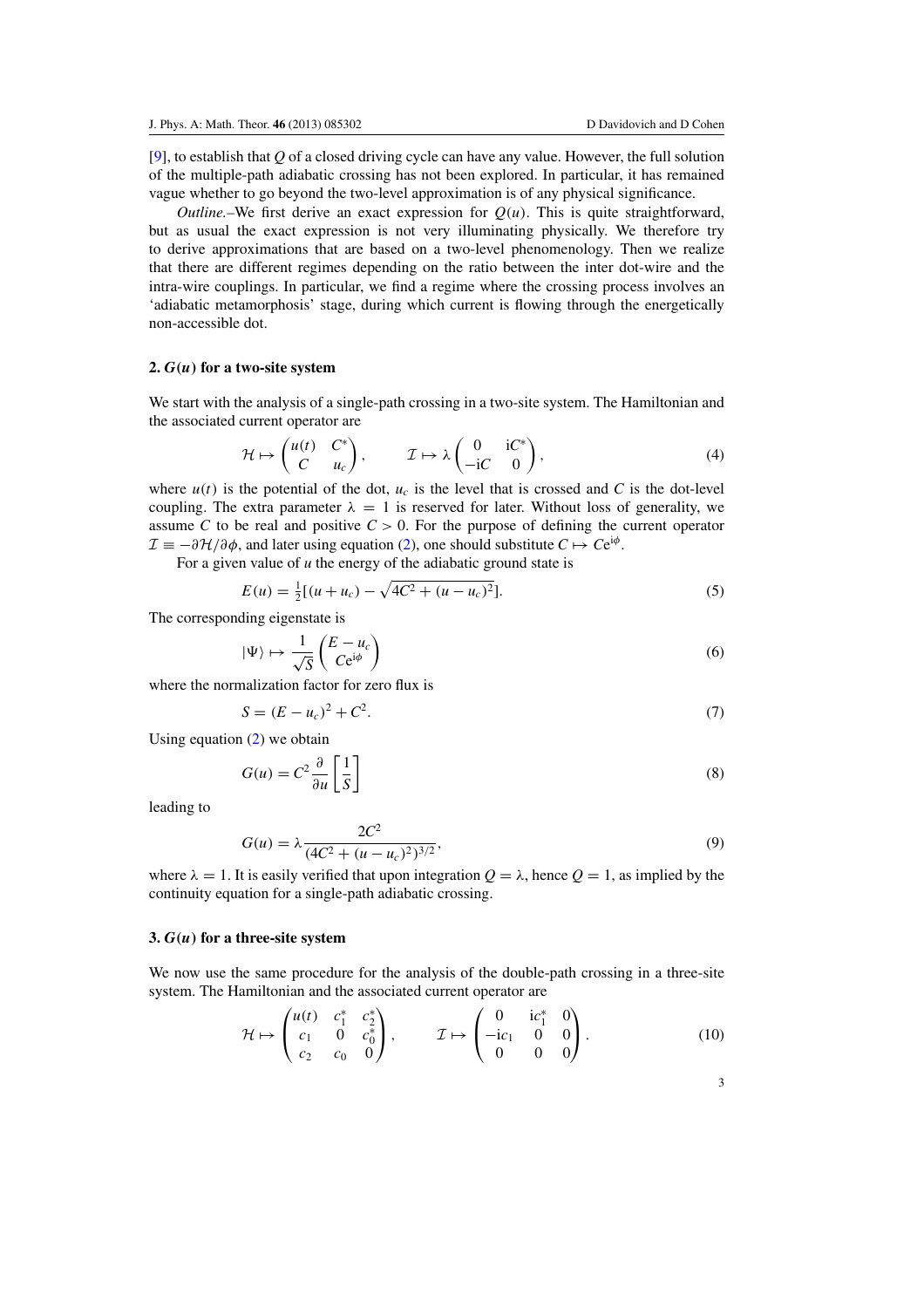<span id="page-3-0"></span>We assume the *c*s to be real (no magnetic field) but for the purpose of defining the current through the  $0 \rightsquigarrow 1$  bond, and later using equation [\(2\)](#page-1-0), we substitute  $c_1 \mapsto c_1 e^{i\phi}$ .

The secular equation for the eigenvalues is

$$
E_n^3 - uE_n^2 - (c_0^2 + c_1^2 + c_2^2)E_n + c_0^2 u - 2c_0 c_1 c_2 \cos(\phi) = 0
$$
 (11)

with the solution

$$
E_n = \frac{u}{3} + 2\sqrt{Q}\cos\left(\frac{\theta}{3} + n\frac{2\pi}{3}\right), \quad n = 0, \pm 1,
$$
 (12)

where

$$
\cos(\theta) \equiv \frac{\mathcal{R}}{\sqrt{\mathcal{Q}^3}}\tag{13}
$$

$$
\mathcal{Q} \equiv \frac{1}{9}u^2 + \frac{1}{3}(c_0^2 + c_1^2 + c_2^2)
$$
 (14)

$$
\mathcal{R} \equiv \frac{1}{27}u^3 + \frac{1}{6}(c_1^2 + c_2^2 - 2c_0^2)u + c_0c_1c_2\cos(\phi). \tag{15}
$$

As *u* is varied from  $-\infty$  to  $+\infty$ , the angle  $\theta$  varies from  $\pi$  to 0, and the ground state energy *E*<sub>1</sub> goes from  $-u$  to  $-c_0$ . The corresponding eigenstates are

$$
|n(u)\rangle \mapsto \frac{1}{\sqrt{S_n}} \begin{pmatrix} E_n^2 - |c_0|^2 \\ c_1 E_n + c_0^* c_2 \\ c_2 E_n + c_0 c_1 \end{pmatrix} . \tag{16}
$$

The normalization factor for zero flux is

$$
S_n = (E_n^2 - c_0^2)^2 + (c_1 E_n + c_0 c_2)^2 + (c_2 E_n + c_0 c_1)^2
$$
\n(17)

$$
= E_n^4 + (c_1^2 + c_2^2 - 2c_0^2)E_n^2 + 2c_0c_1c_2E_n + c_0^2(c_0^2 + c_1^2 + c_2^2). \tag{18}
$$

If we placed the test flux at the  $c_0$  bond we would obtain from equation [\(2\)](#page-1-0) the result that had been derived in [\[9\]](#page-11-0) for the current in the  $1 \rightsquigarrow 2$  bond, namely

$$
G_{1\rightsquigarrow 2}(u) = c_0^2(c_1^2 - c_2^2) \frac{\partial}{\partial u} \left[ \frac{1}{S_1} \right].
$$
\n(19)

But our interest is in the current that goes through the  $0 \rightarrow 1$  bond. Accordingly, we have placed the test flux at  $c_1$  and obtain

$$
G = 2[c_12E_1 + c_0c_1c_2]\frac{1}{S_1}\frac{\partial E_1}{\partial u} - [c_12E_12 + 2c_0c_1c_2E_1 + c_02c_12]\frac{1}{S_12}\frac{\partial S_1}{\partial u}
$$
(20)

$$
= \frac{\mathrm{d}}{\mathrm{d}u} \left[ \frac{c_1^2 E_1^2 + 2c_0 c_1 c_2 E_1 + c_0^2 c_1^2}{E_1^4 + (c_1^2 + c_2^2 - 2c_0^2) E_1^2 + 2c_0 c_1 c_2 E_1 + c_0^2 (c_0^2 + c_1^2 + c_2^2)} \right]. \tag{21}
$$

### **4. The integrated current**

On the basis of equation (21) one observes that for any  $c_0 \neq 0$  the integrated current equation [\(3\)](#page-1-0) at the end of the process is

$$
Q = \left. \frac{c_1^2 E_1^2 + 2c_0 c_1 c_2 E_1 + c_0^2 c_1^2}{E_1^4 + (c_1^2 + c_2^2 - 2c_0^2) E_1^2 + c_0 \cdots} \right|_{E_1 = -c_0} = \frac{c_1}{c_1 - c_2}.
$$
\n(22)

4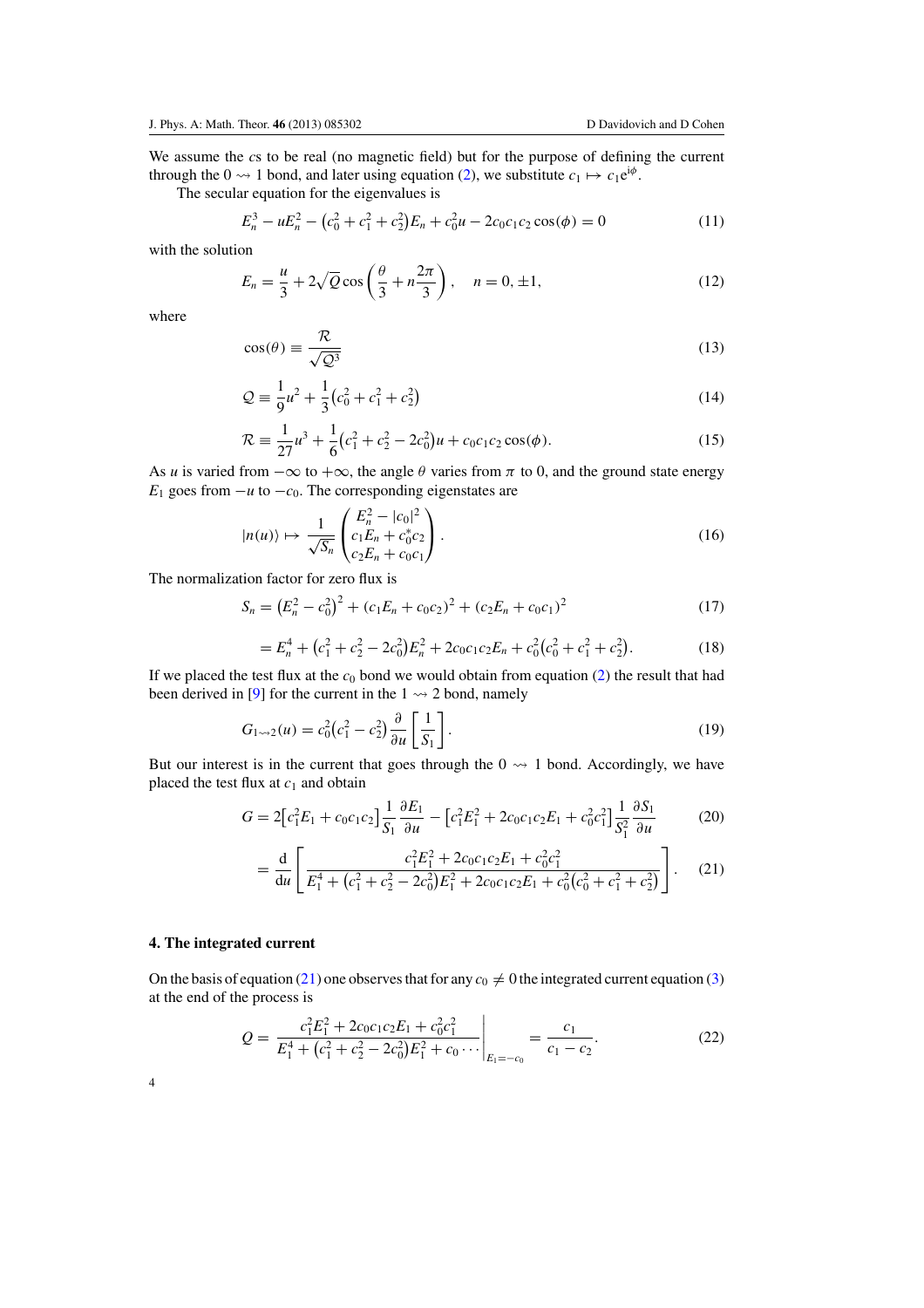<span id="page-4-0"></span>

**Figure 2.** An initially loaded level crosses the other two levels of a three-site network. We plot the parametric variation of the integrated current  $Q(u)$  in representative cases. For graphical purpose, the horizontal axis is  $Q^{1/2}$ . The parameters are  $c_0 = 1$  and  $(c_1, c_2)$  as follows: solid blue (0.2, 0.15) is like a simple two-level crossing; dashed blue (5.0, 4.3) exhibits a shifted two-level crossing; solid green (19, 17) features a sharp metamorphosis; dashed green (19, −17) features a gradual metamorphosis.

Strangely enough, this does not depend on the value of  $c_0$ . But for  $c_0 = 0$ , based on the *same* expression, the result is quite different

$$
Q = \left. \frac{c_1^2}{E_1^2 + (c_1^2 + c_2^2)} \right|_{E_1 = 0} = \frac{|c_1|^2}{|c_1|^2 + |c_2|^2}.
$$
 (23)

It is therefore required to explain what happens *physically* if  $c_0$  is very very small but not zero. In figure 2, we illustrate  $Q(u)$  for several representative cases. If  $c_0$  is large  $Q(u)$  rises monotonically in a step-like fashion to the value that is predicted by equation [\(22\)](#page-3-0). However, if  $c_0$  is small one observes two stages in the parametric evolution: first  $Q(u)$  rises to the value that is predicted in equation  $(23)$ , and only after that it re-adjust to the value of equation  $(22)$ . In Section [9,](#page-8-0) we shall use the term 'adiabatic metamorphosis' in order to describe this readjustment of the occupations. We shall see that it involves a much larger parametric scale  $u_m \propto 1/c_0$  that diverges in the limit  $c_0 \rightarrow 0$ . Hence, for  $c_0 = 0$ , we are left with equation (23) instead of equation [\(22\)](#page-3-0). A closer inspection of the metamorphosis stage (dashed versus solid green curves in figure 2) reveals that it can be either a gradual or a sharp transition, depending on the relative sign of  $c_1$  and  $c_2$ .

The values  $(c_1, c_2)$  for the illustrations in figure 2 are indicated in the diagram of figure [3.](#page-5-0) In the following sections, we would like to illuminate the different regions in this diagram by attempting a two-level approximation scheme.

### **5. The two-level approximation**

Let us try to reduce the three-level dynamics to a two-level crossing problem. For this purpose, we switch to the following basis:

 $|0\rangle$  = the dot state (24)

$$
|+\rangle = \frac{1}{\sqrt{2}}(|1\rangle + |2\rangle) = \text{the upper (even) wire state}
$$
 (25)

$$
|-\rangle = \frac{1}{\sqrt{2}}(|1\rangle - 2\rangle) = \text{the lower (odd) wire state.}
$$
 (26)

5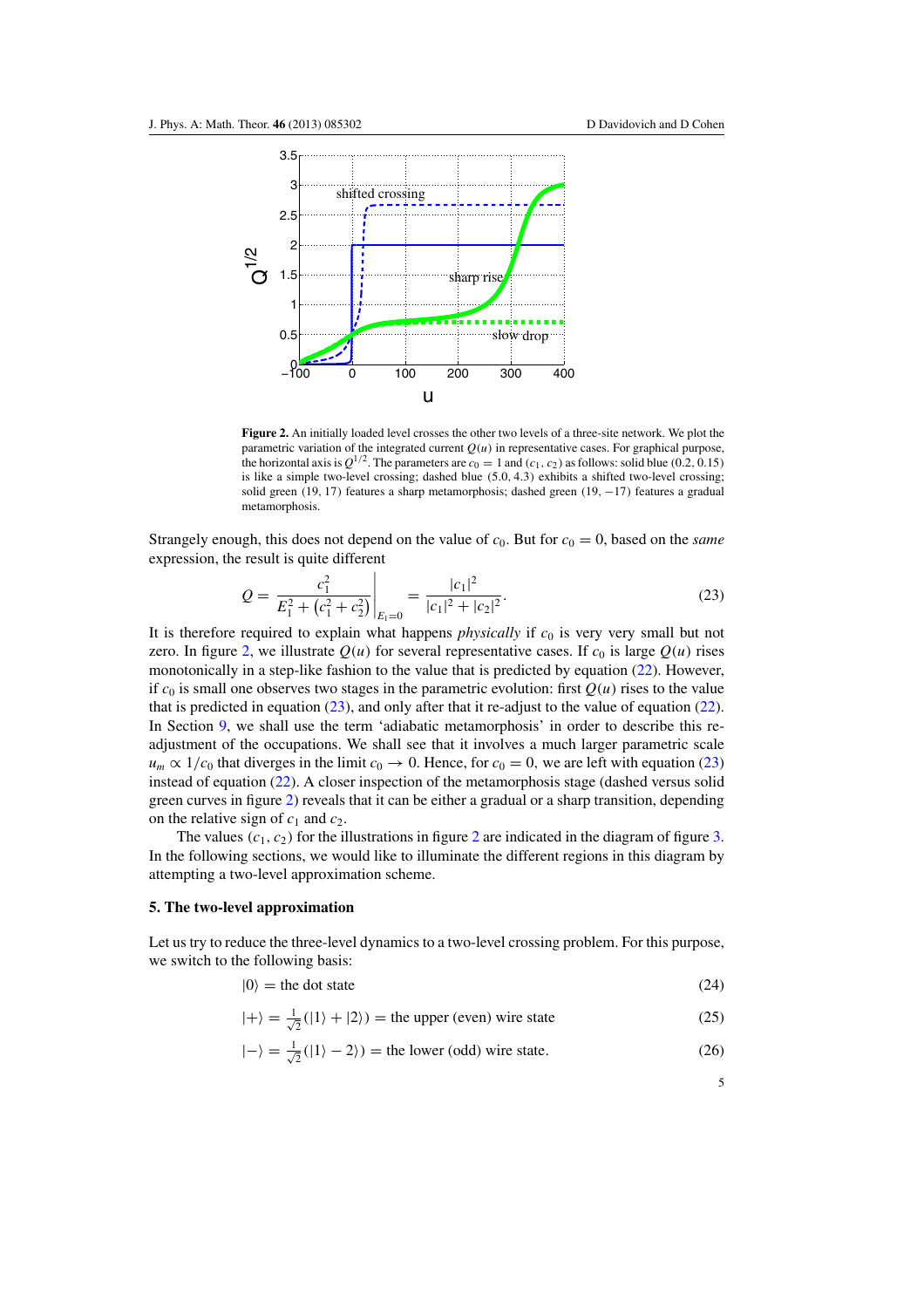<span id="page-5-0"></span>

**Figure 3.** A schematic diagram that shows the different regimes in the analysis of the adiabatic double-path crossing. Setting  $c_0 = 1$  the parameters that define the three-site system are the couplings *c*<sup>1</sup> and *c*2. Without loss of generality, we relate to one quarter where both *c*<sup>+</sup> and *c*<sup>−</sup> are positive. Gray shading indicates the regime where a two-level approximation scheme can be used, either *c*−  $\ll$  *c*<sub>0</sub> or *c*<sub>+</sub>  $\ll$  *c*<sub>0</sub>, as discussed in the text. In each regime, the *G*(*u*) has a different looking lineshape. Blue and green symbols indicate the representative illustrations that have been displayed in figure [2.](#page-4-0)

In the new basis, the Hamiltonian and the current operator equation [\(10\)](#page-2-0) take the following form:

$$
\mathcal{H} \mapsto \begin{pmatrix} u(t) & c_+ & c_- \\ c_+ & c_0 & 0 \\ c_- & 0 & -c_0 \end{pmatrix}, \qquad \mathcal{I} \mapsto \frac{c_1}{\sqrt{2}} \begin{pmatrix} 0 & i & i \\ -i & 0 & 0 \\ -i & 0 & 0 \end{pmatrix}
$$
 (27)

with couplings

$$
c_{\pm} = \frac{1}{\sqrt{2}} (c_1 \pm c_2). \tag{28}
$$

Without loss of generality, we focus on the strongest bond, meaning that we assume  $|c_1| > |c_2|$ , and by appropriate gauge we arrange that  $c_1 > 0$ , hence both  $c_{\pm}$  are positive numbers. We shall see that a two-level approximation scheme is useful for the treatment of three cases that are indicted in figure 3, namely

$$
|c_+| \ll c_0 \tag{29}
$$

$$
|c_{-}| \ll c_0 \tag{30}
$$

$$
c_0 = 0.\t\t(31)
$$

In all these cases, we can fit the exact result equation [\(21\)](#page-3-0) to the two-level expression equation [\(9\)](#page-2-0), with some effective values for *C*,  $u_c$  and  $\lambda$ . The remaining case of having a relatively *small but finite c*<sub>0</sub> is excluded, because it cannot be treated within the framework of a two-level approximation. This last case will be considered separately.

# **6.** The simple two-level approximation  $|c_+| \ll c_0$

We first consider the very simple case, in which the third (upper) level can be ignored. The condition for that is  $|c_+| \ll c_0$ . Taking the relevant block from the 3  $\times$  3 Hamiltonian of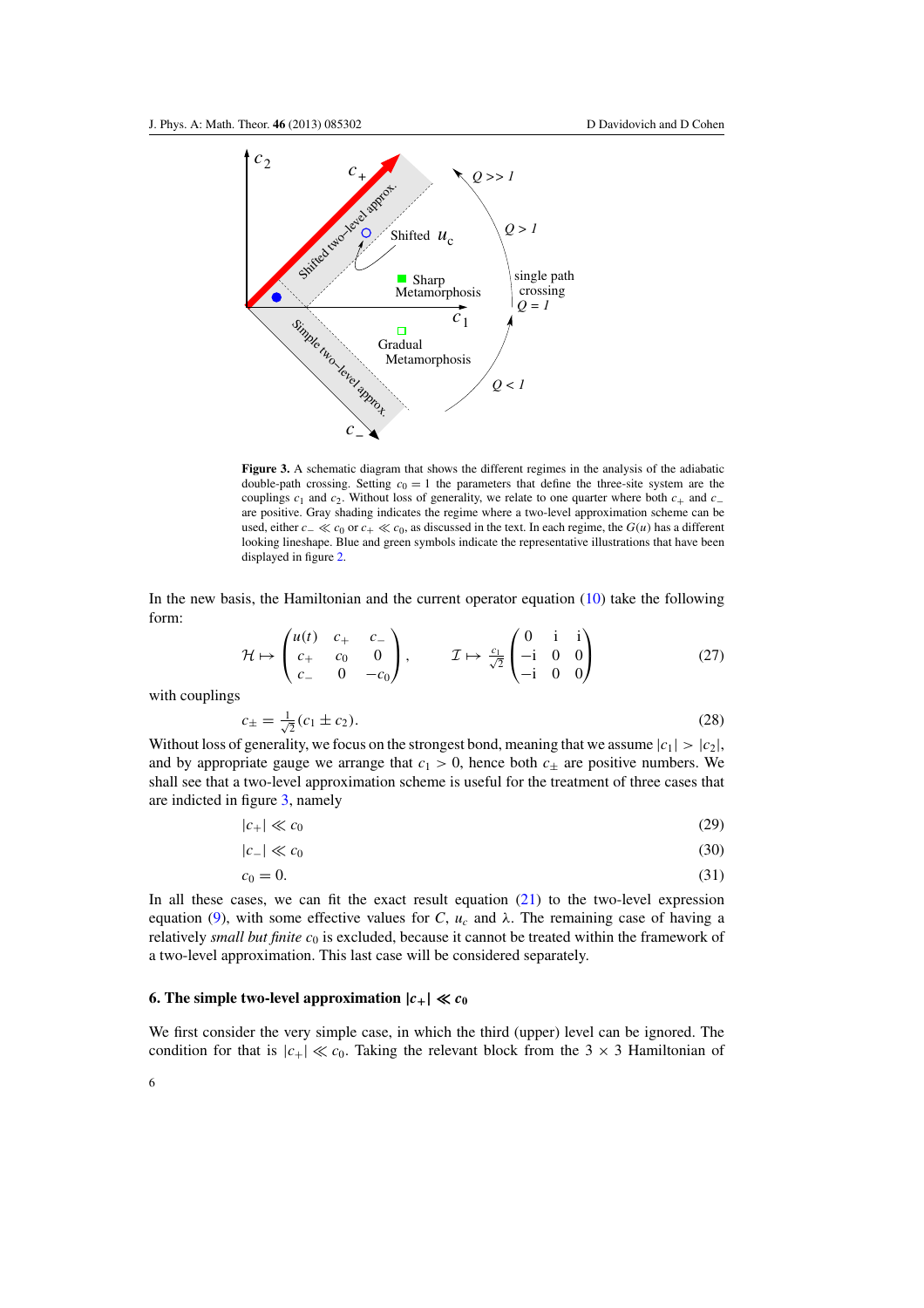<span id="page-6-0"></span>

**Figure 4.** An initially loaded level crosses the other two levels of a three-site network. (*a*) The adiabatic energies  $E_n(u)$  as a function of the dot potential. (*b*) The geometric conductance  $G(u)$ during this sweep process, reflecting the current through the  $c_1$  bond. The thick blue line is the exact solution equation [\(21\)](#page-3-0). We use units such that  $c_0 = 1$ . The parameters in set (1) are  $c_1 = 0.2$ and  $c_2 = 0.15$ , corresponding to the regime  $|c_+| \ll c_0$ , where the simple two-level approximation (thin black line) applies. Vertical dashed line indicates the dot-wire crossing point. The parameters in set (2) are  $c_1 = 5.0$  and  $c_2 = 4.3$ , corresponding to the regime  $|c_-\| \ll c_0$ , where a shifted two-level approximation (thin black line) applies. Vertical dashed line indicates the *shifted* crossing point. *Note*: the agreement is so good that the thin black lines almost cannot be resolved.

equation [\(27\)](#page-5-0) one obtains a reduced  $2 \times 2$  Hamiltonian that is given by equation [\(4\)](#page-2-0) with the effective parameters

$$
\lambda = \frac{c_1}{c_1 - c_2}, \qquad C = \frac{c_1 - c_2}{\sqrt{2}}, \qquad u_c = -c_0.
$$
 (32)

Hence, we deduce that  $G(u)$  of equation [\(9\)](#page-2-0) can be used as an approximation for the exact result. This expectation is confirmed in figure 4.

The presence of  $\lambda$  reflects that the flow is via two bonds instead of via only a single bond, unlike the case of the two-site model. In other words, the particle 'splits' and flows through both bonds. We note that the integrated current  $Q = \lambda$  can have a manifestly non-classical value: it can be either larger than 1 or negative. In fact, if it is larger than 1 in one bond it has to be negative in the other bond, since the total corresponds to 100% probability of being adiabatically transferred. The non-classical value of  $\lambda$  reflects a circulating current that is induced during the transition. In a semi-classical language, it means that the particle is looping several rounds through the ring before ending up in the wire.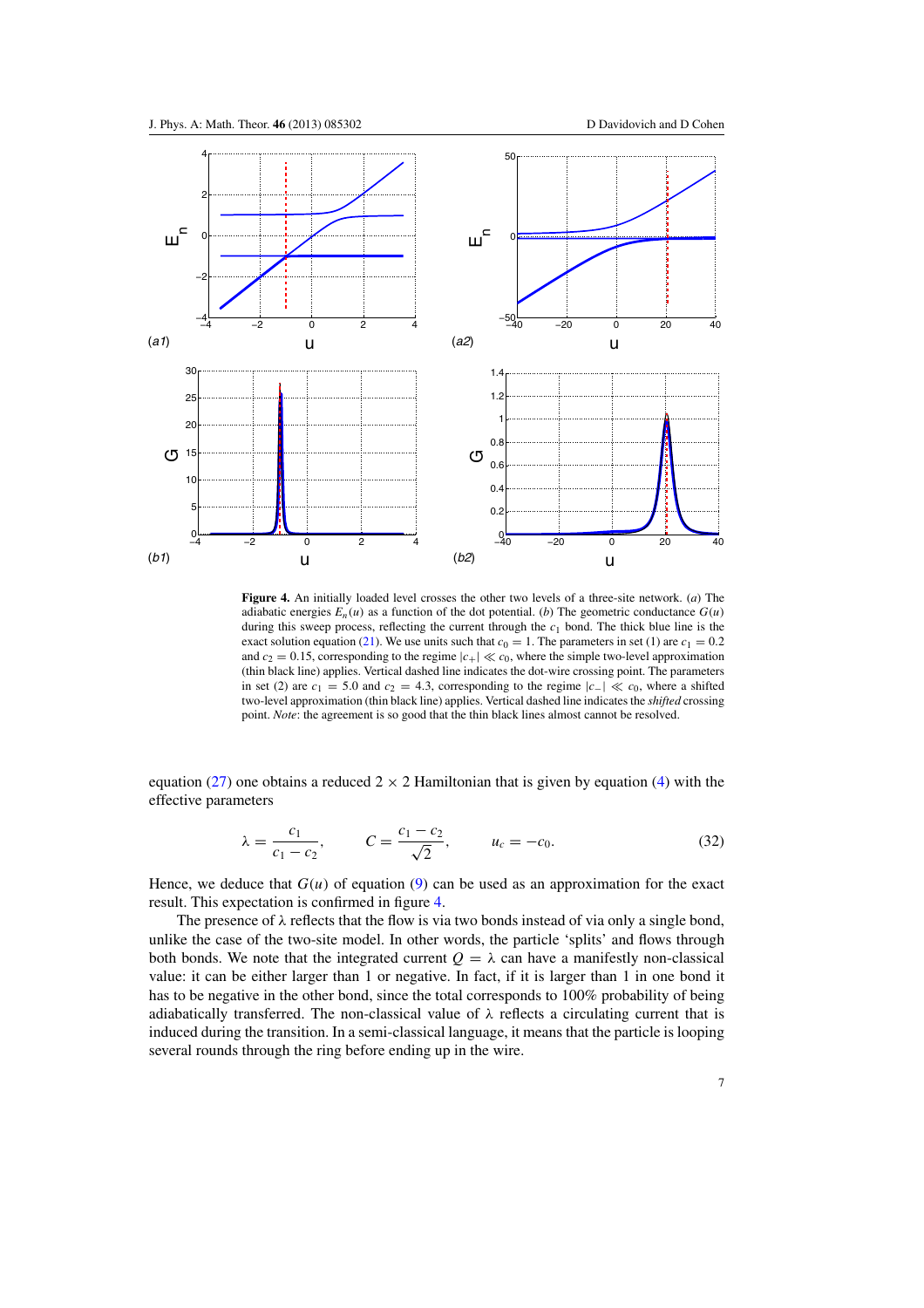# **7.** The shifted two-level approximation  $|c_-\| \ll c_0$

The simple two-level approximation of the previous section is not valid if  $|c_+| > c_0$ . Still if |*c*−| *c*0, we can obtain a result that looks like equation [\(9\)](#page-2-0). The solution procedure involves two steps. In the first step, we switch to a new basis:

$$
|\theta\rangle = \cos(\theta/2)|0\rangle + \sin(\theta/2)|+\rangle
$$
\n(33)

$$
|\bar{\theta}\rangle = -\sin(\theta/2)|0\rangle + \cos(\theta/2)|+\rangle \tag{34}
$$

$$
|-\rangle = \text{the lower (odd) wire state},\tag{35}
$$

where

$$
\theta(u) = \arctan\left(\frac{2c_+}{u - c_0}\right). \tag{36}
$$

In this basis, the block of the Hamiltonian equation [\(27\)](#page-5-0) that contains the strongly interacting states  $|0\rangle$  and  $|+\rangle$  becomes diagonal. Now it is possible to neglect the upper level  $|\theta\rangle$  and we obtain a two-level crossing problem that involves the 'dressed' dot level  $|\theta\rangle$  and the lower (odd) wire level |−-. The adiabatic energy of the former is

$$
E_{\bar{\theta}} = \frac{1}{2} [(u + c_0) - \sqrt{4c_+^2 + (u - c_0)^2}]
$$
\n(37)

while that of the latter is  $E_$  = −*c*<sub>0</sub>. Accordingly the shifted crossing point is

$$
u_c = \left[ -1 + \frac{1}{2} \left( \frac{c_+}{c_0} \right)^2 \right] c_0.
$$
 (38)

The stronger the coupling  $c_+$  to the upper level, the larger is the shift of  $u_c$ .

In order to estimate the effective parameters of the shifted two-level crossing, we have to write the Hamiltonian and the current operator in the new basis. In the vicinity of the crossing point, we set  $\theta_c = \theta(u_c)$ , obtaining

$$
\mathcal{H} \mapsto \begin{pmatrix} [u\sin^2(\theta_c/2) + c_0\cos^2(\theta_c/2) - c_+ \sin(\theta_c)] & -c_- \sin(\theta_c/2) \\ -c_- \sin(\theta_c/2) & -c_0 \end{pmatrix} \tag{39}
$$

and

$$
\mathcal{I} \mapsto \lambda \begin{pmatrix} 0 & -ic_{-} \sin(\theta_{c}/2) \\ ic_{-} \sin(\theta_{c}/2) & 0 \end{pmatrix}, \tag{40}
$$

where  $\lambda$  is the same as in the previous section. It is important to realize that up to constant the effective dot potential equals  $\alpha u$  with  $\alpha = \sin^2(\theta_c/2)$ . It is not difficult to see that this implies the replacement

$$
G(u) \mapsto \alpha G(\alpha u). \tag{41}
$$

Hence, within the framework of the two-level approximation the effective *C* in equation [\(9\)](#page-2-0) is not  $-c_-\sin(\theta/2)$  but rather it should be divided by  $\alpha$ . So eventually we deduce that the  $G(u)$ can be approximated by equation  $(9)$  with an effective coupling parameter

$$
C = -\left[\sin\left(\frac{\theta_c}{2}\right)\right]^{-1}c_{-}.\tag{42}
$$

This expectation is confirmed in figure [4.](#page-6-0) Note again that  $\lambda$  is the same as in the simple two-level approximation, and that we evaluate θ*<sup>c</sup>* at the crossing point using equation (36) with equation (38).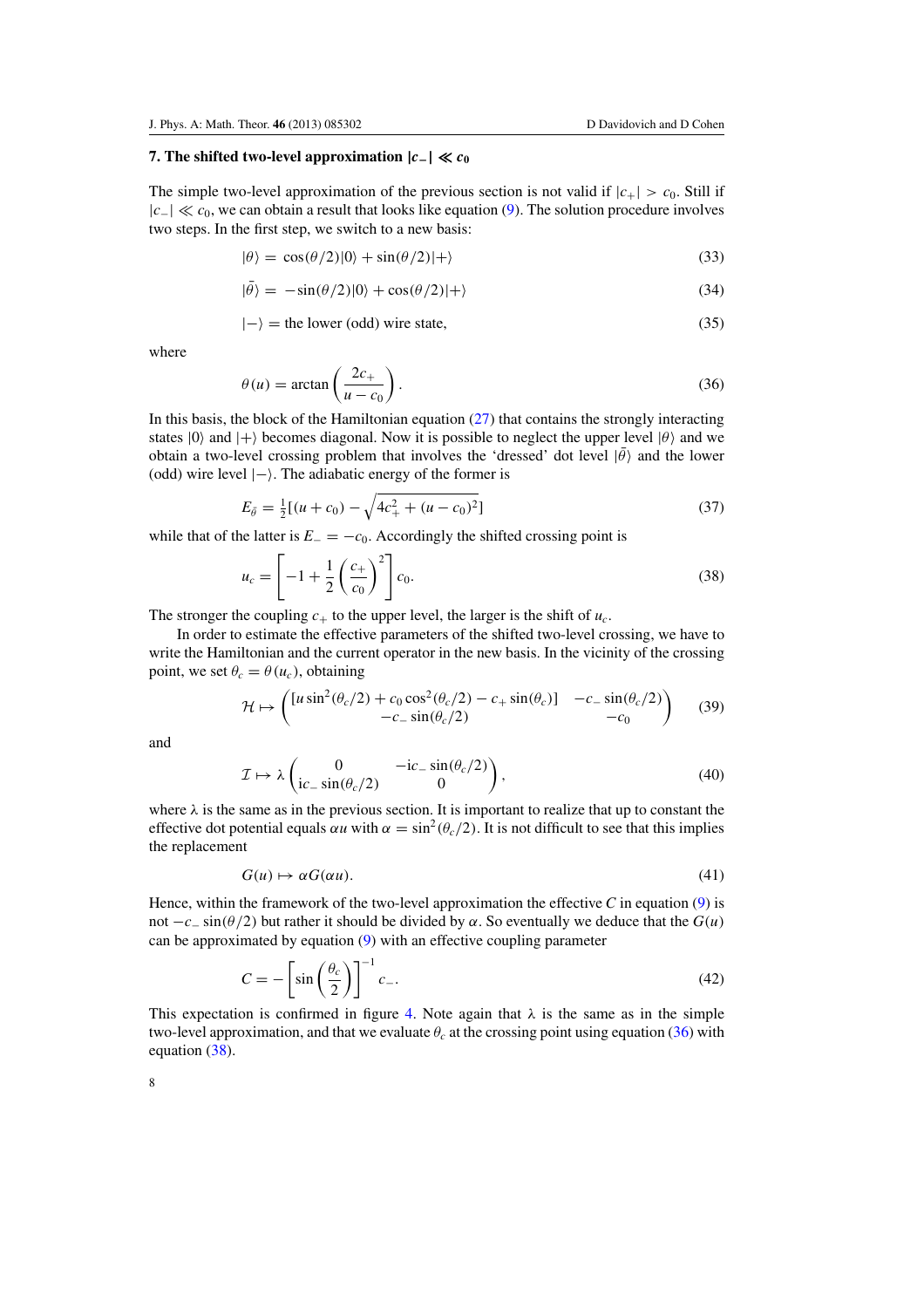### <span id="page-8-0"></span>**8.** Adiabatic crossing for  $c_0 = 0$

In the previous versions of the two-level approximation, the intra-wire coupling  $c<sub>0</sub>$  was large in some sense. Now we go to the other extreme limit of having  $c_0 = 0$ . This resembles the standard setup that is used in the analysis of stimulated Raman adiabatic passage. In fact, we can adopt here the same 'dark state' picture in order to reduce the problem to a two-level crossing. Namely, for this purpose we switch to the following basis:

$$
|0\rangle = \text{the dot state} \tag{43}
$$

$$
|C\rangle = \frac{1}{\sqrt{c_1^2 + c_2^2}} (c_1 | 1 \rangle + c_2 | 2 \rangle)
$$
\n(44)

$$
|D\rangle = \frac{1}{\sqrt{c_1^2 + c_2^2}} (c_2 |1\rangle - c_1 |2\rangle) = \text{dark state.}
$$
 (45)

In the new basis  $|D\rangle$  state decouples, and hence we end up again with a reduced  $2 \times 2$ Hamiltonian that is given by equation [\(4\)](#page-2-0) with the effective parameters

$$
\lambda = \frac{c_1^2}{c_1^2 + c_2^2}, \qquad C = \sqrt{c_1^2 + c_2^2}, \qquad u_c = 0.
$$
 (46)

Hence we deduce that  $G(u)$  of equation [\(9\)](#page-2-0) with the above set of effective parameters coincides in this case with the exact result.

It should be clear that for  $c_0 = 0$ , we no longer have a non-trivial geometry, and hence a circulating current cannot be induced. For this reason, it is *a priori* expected to obtain an effective two-level description with  $\lambda \in [0, 1]$ . In fact, we got for  $\lambda$  a stochastic look-alike expression that reflects the relative transmission of the two bonds.

#### **9. Adiabatic metamorphosis**

Let us contrast the  $c_0 = 0$  case with the  $c_0 \rightarrow 0$  case. The two cases give very different results. We would like to better clarify what really happens if  $c<sub>0</sub>$  is very small. We first recall the optional bases for the representation of the system. The standard basis is  $|0\rangle, |1\rangle, |2\rangle$ . The wire-eigenstates basis is  $|0\rangle, |+\rangle, |-\rangle$ , and the  $c_0 = 0$  basis is  $|0\rangle, |C\rangle, |D\rangle$ . For the instantaneous eigenstates, we shall use the notations  $|E_g\rangle$ ,  $|E_d\rangle$  and  $|E_e\rangle$ .

Recall that for  $c_0 = 0$  the dark state  $|D\rangle$  decouples, meaning that  $|E_d\rangle = |D\rangle$ , while the other two eigenstates  $|E_g\rangle$  and  $|E_e\rangle$  are superpositions of  $|0\rangle$  and  $|C\rangle$ . At the end of an adiabatic process, the system will be found in the degenerate  $|E_g\rangle = |C\rangle$  state. However, if  $c_0$ is non-zero, the system ends up in the non-degenerate  $|E_g\rangle = |-\rangle$  state.

It is therefore clear that for very small but finite  $c<sub>0</sub>$  the adiabatic ground state changes from  $|C\rangle$  to  $|-\rangle$ . We call this 'adiabatic metamorphosis'. We define  $u_m$  as the value of *u* at which this metamorphosis occurs. Close to  $u<sub>m</sub>$  the dot level is energetically far above, hence the lower states  $|1\rangle$  and  $|2\rangle$  form a two-level system with virtual coupling through the distant dot level. The reduced Hamiltonian is determined by second-order perturbation theory:

$$
\mathcal{H} \mapsto \begin{pmatrix} \frac{c_1^2}{u} & c_0 - \frac{c_1 c_2}{u} \\ c_0 - \frac{c_1 c_2}{u} & \frac{c_2^2}{u} \end{pmatrix} . \tag{47}
$$

By inspection of this Hamiltonian it is clear that for large enough  $u$  the direct coupling  $c_0$ takes over, and then the metamorphosis to  $|E_g\rangle = |-\rangle$  is finalized. In particular, it is interesting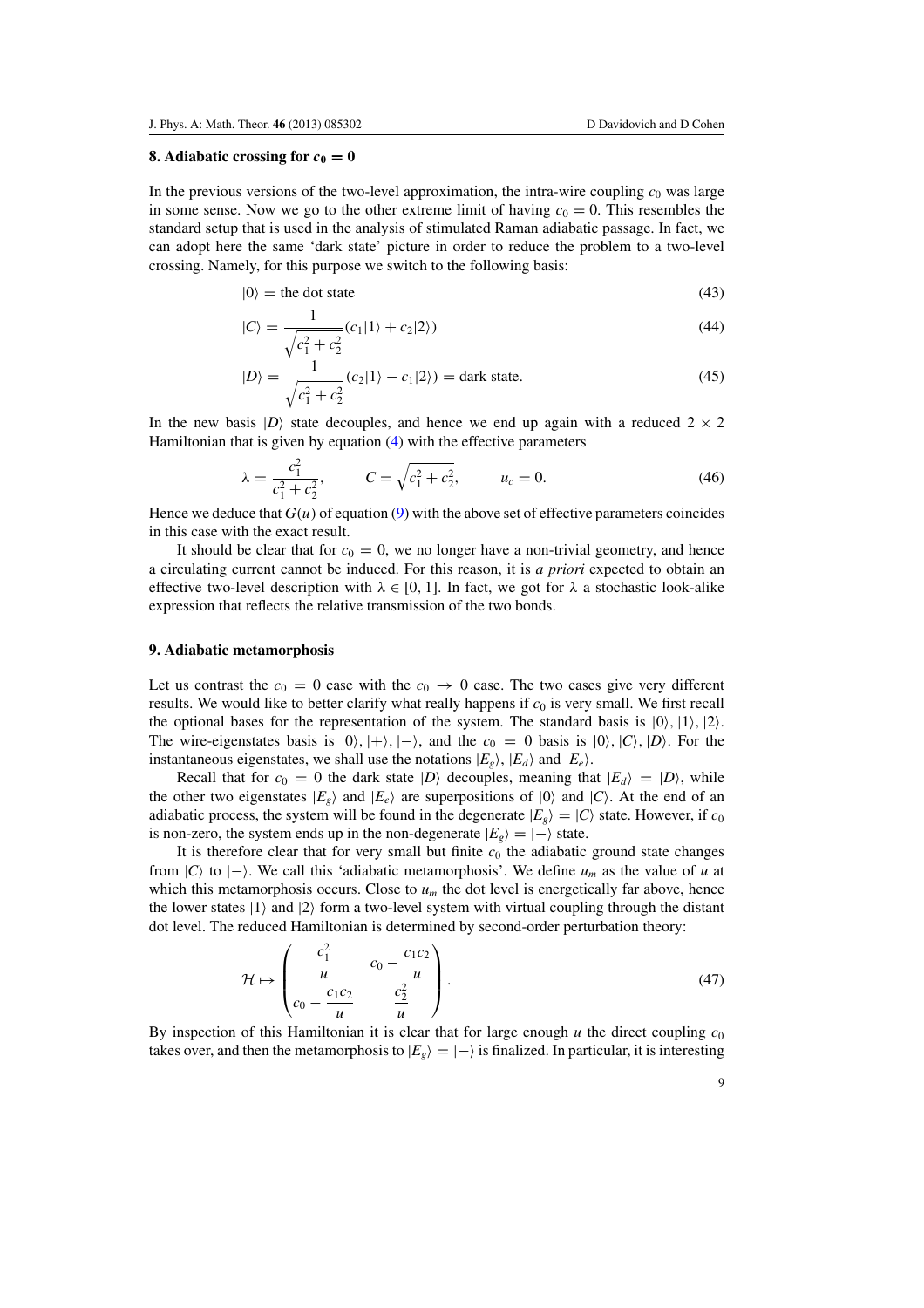to consider the case in which  $c_2 \sim c_1$ . Then the metamorphosis crossing point is sharply defined

$$
u_m = \frac{c_1 c_2}{c_0}, \quad \text{[for sharp metamorphosis]}
$$
 (48)

which is demonstrated in figure [5.](#page-10-0) Otherwise the metamorphosis is a gradual process, as was illustrated in figure [2.](#page-4-0) Note that for sharp metamorphosis, at  $u = u_m$ , all the probability is concentrated in one site of the wire, namely, in the site that is more strongly connected to the dot. This is demonstrated in panel (c) of figure [5.](#page-10-0)

### **10. Beyond the adiabatic limit**

In order for the process to be adiabatic the probability distribution should change slowly with time. This implies that the current cannot be very large. Let us see what is the precise statement. Specifically, for a two level Landau–Zener crossing the adiabatic condition is

$$
\dot{u} \ll C^2,\tag{49}
$$

where  $C$  is the coupling between the dot and the crossed level. This implies that

$$
I_{\text{max}} \sim G(u_c) \dot{u}_{\text{max}} \sim C. \tag{50}
$$

One observes that the maximal current reflects the coupling. Furthermore, also the integrate current cannot be too large. It is simply bounded by unity  $(|O| < 1)$  reflecting that the maximum transfer is 100%.

If we consider multiple path geometry, it is easy to show that the conclusion regarding the maximal current still holds. However, as was clarified in previous sections, the integrated current  $Q = \lambda$  becomes arbitrarily large if  $c_1 \sim c_2$ , rather than being bounded. A large value  $|Q| > 1$  reflects the existence of a circulating current that is induced in the system during the driving process. It should be clear that in order to witness  $|Q| \gg 1$  one has to satisfy a very demanding adiabatic condition, because the effective coupling that enters into equation (49) is  $C = (c_1 - c_2)\sqrt{2}$ .

Within the conventional framework of the two-level approximation, the implication of non-adiabaticity is to have less than 100% probability to cross from the dot to the wire, as implied by the Landau–Zener expression [\[25](#page-12-0), [26](#page-12-0)]. But for very small *c*0, such that the metamorphosis scenario applies, the implications of non-adiabaticity are more interesting as explained below. For finite  $\dot{u}$  there is a finite range of small  $c_0$  values for which the result for  $Q$  is approximately the same as for  $c_0 = 0$ . The complementary statement is as follows: for a given  $c_0$ , if  $\dot{u}$  is large enough, the system does not have enough time to realize that it is coupled to a 'dark state'. Roughly this non-adiabatic condition takes the form  $\dot{u} > c_0^2$ . Thus, we have an intermediate 'diabatic' regime  $c_0^2 \ll u \ll C^2$  where the dynamics is 'adiabatic' with regard to the crossing, but 'sudden' with regard to the metamorphosis. The bottom line of the above discussion is illustrated in figure [5.](#page-10-0) One observes that for mild values of *u*˙ the metamorphosis stage is not expressed, and the dynamics looks like that of  $c_0 = 0$  system.

### **11. Discussion**

Transport in quantum networks is a theme that emerges in diverse contexts. The simplest network that has non-trivial topology is the three-site system that we have considered in this paper. It can be regarded as composed of 'dot' and 'wire' segments. The most elementary process that has to be understood is an adiabatic sweep of the potential energy of a selected site (the dot), leading to the transfer of the probability to the other sites (the wire). Unlike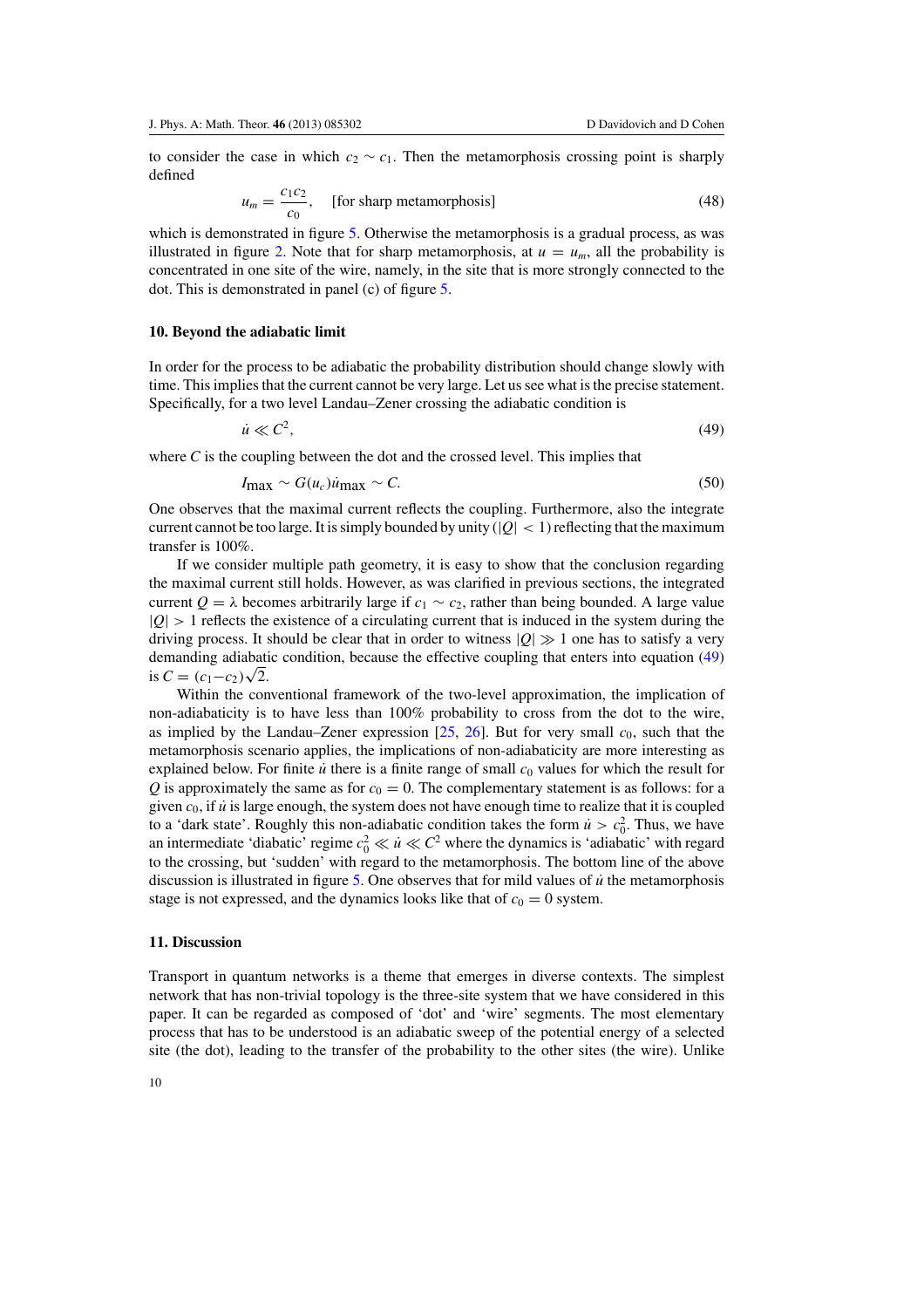<span id="page-10-0"></span>

**Figure 5.** The same as in figure [4](#page-6-0) but with  $c_1 = 19$  and  $c_2 = 15$ , illustrating a sharp metamorphosis.<br>The additional panel (*c*) shows the parametric variation of the occupation probabilities. In (*b*) the black line is the  $c_0 = 0$  solution. The thinner (green) and the thinnest (red) lines are  $I/\dot{u}$  for  $\dot{u} = 2$ and for  $\dot{u} = 50$ , as determined by numerical simulation. The left and right vertical lines indicate the dot-wire crossing point, and the metamorphosis point, with separation  $(u_m - u_c) = 286$ . During the adiabatic metamorphosis, a current is flowing through the energetically distant dot. Mild nonadiabaticity spoils the metamorphosis without affecting the dot occupation.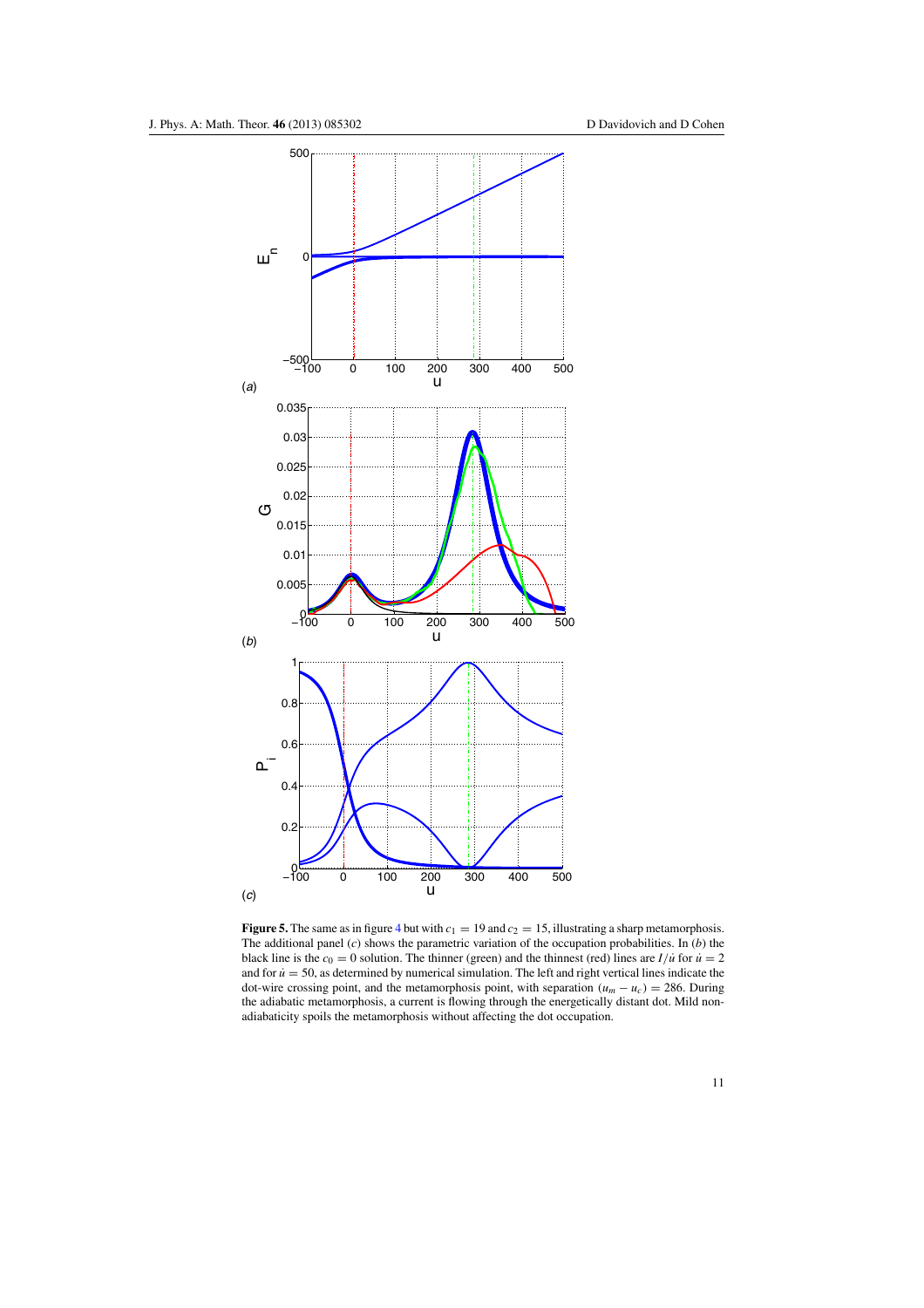<span id="page-11-0"></span>stochastic process in which the probability current is partitioned with branching ratios that are bounded within [0, 1], here the splitting ratio  $\lambda$  can be any number reflecting a quantum stirring effect.

The detailed analysis of the three-site model allows us to highlight several essential ingredients in the analysis of quantum transport. In particular, it was important to clarify what is the way in which the two-level approximation breaks down. Strangely enough, the splitting ratios are independent of the intra-wire coupling, but still the  $G(u)$  line shape is strongly influenced.

In particular, we have distinguished between two types of processes: inter dot-wire 'adiabatic crossing' processes and intra-wire 'adiabatic metamorphosis' processes. In the former, probability is transported between the dot and the wire, while in the latter the changes in the occupation are exclusively within the wire. During the metamorphosis stage the dot level is very far from the wire levels, but still current flows through the inter-connecting bonds, without being accumulated in the dot.

We believe that the processes that we have illuminated are of much relevance, and might shed new light, on the analysis of pericyclic reactions [8]. In this context, the method of calculating electronic quantum fluxes had assumed that the latter can be deduced from the continuity equation. Such procedure is obviously not applicable for (say) a ring-shaped molecule: due to the multiple path geometry there is no obvious relation between currents and time variation of probabilities.

Furthermore, it is important to understand how non-adiabaticity and decoherence affect adiabatic transport. Possibly the most dramatic demonstration concerns the suppression of metamorphosis processes by mild non-adiabaticity. Then we obtain instead of coherent splitting, stochastic-like partitioning of the current. The reason for this crossover can be optionally explained using a very general paradigm. Namely, once the intra-wire couplings are introduced, there is a protecting 'gap' that becomes effective if the rate of the sweep is slow enough; this protecting gap forces the particle to be in a definite superposition at any moment. It follows that coherent splitting, unlike 'partitioning' of current is not a noisy process. This observation has implications on the calculation of 'counting statistics' and 'shot noise' [\[29](#page-12-0), [28](#page-12-0)].

### **Acknowledgments**

This research has been supported by the Israel Science Foundation (grant no. 29/11).

#### **References**

- [1] Thouless D J 1983 *Phys. Rev.* B **27** [6083](http://dx.doi.org/10.1103/PhysRevB.27.6083)
- [2] Niu Q and Thouless D J 1984 *J. Phys. A: Math. Gen.* **17** [2453](http://dx.doi.org/10.1088/0305-4470/17/12/016)
- [3] Berry M V 1984 *Proc. R. Soc. Lond.* A **[392](http://dx.doi.org/10.1098/rspa.1984.0023)** 45
- [4] Avron J E, Raveh A and Zur B 1988 *Rev. Mod. Phys.* **60** [873](http://dx.doi.org/10.1103/RevModPhys.60.873)
- [5] Berry M V and Robbins J M 1993 *Proc. R. Soc. Lond.* A **[442](http://dx.doi.org/10.1098/rspa.1993.0127)** 659
- [6] Avron J E, Osadchy D and Seiler R 2003 *Phys. Today* **[56](http://dx.doi.org/10.1063/1.1611351)** 38
- [7] Mottonen M, Pekola J P, Vartiainen J J, Brosco V and Hekking F W J 2006 *Phys. Rev.* B **73** [214523](http://dx.doi.org/10.1103/PhysRevB.73.214523)
- [8] Andrae D, Barth I, Bredtmann T, Hege H-C, Manz J, Marquardt F and Paulus B 2011 *J. Phys. Chem.* B **115** [5476](http://dx.doi.org/10.1021/jp110365g)
- [9] Cohen D 2003 *Phys. Rev.* B **68** [155303](http://dx.doi.org/10.1103/PhysRevB.68.155303)
- [10] Cohen D, Kottos T and Schanz H 2005 *Phys. Rev.* E **71** [035202](http://dx.doi.org/10.1103/PhysRevE.71.035202)
- [11] Rosenberg G and Cohen D 2006 *J. Phys. A: Math. Gen.* **39** [2287](http://dx.doi.org/10.1088/0305-4470/39/10/004)
- [12] Sela I and Cohen D 2006 *J. Phys. A: Math. Gen.* **39** [3575](http://dx.doi.org/10.1088/0305-4470/39/14/006)
	- Sela I and Cohen D 2008 *Phys. Rev.* B **77** [245440](http://dx.doi.org/10.1103/PhysRevB.77.245440)
- [13] Rahav S, Horowitz J and Jarzynski C 2008 *Phys. Rev. Lett.* **101** [140602](http://dx.doi.org/10.1103/PhysRevLett.101.140602)